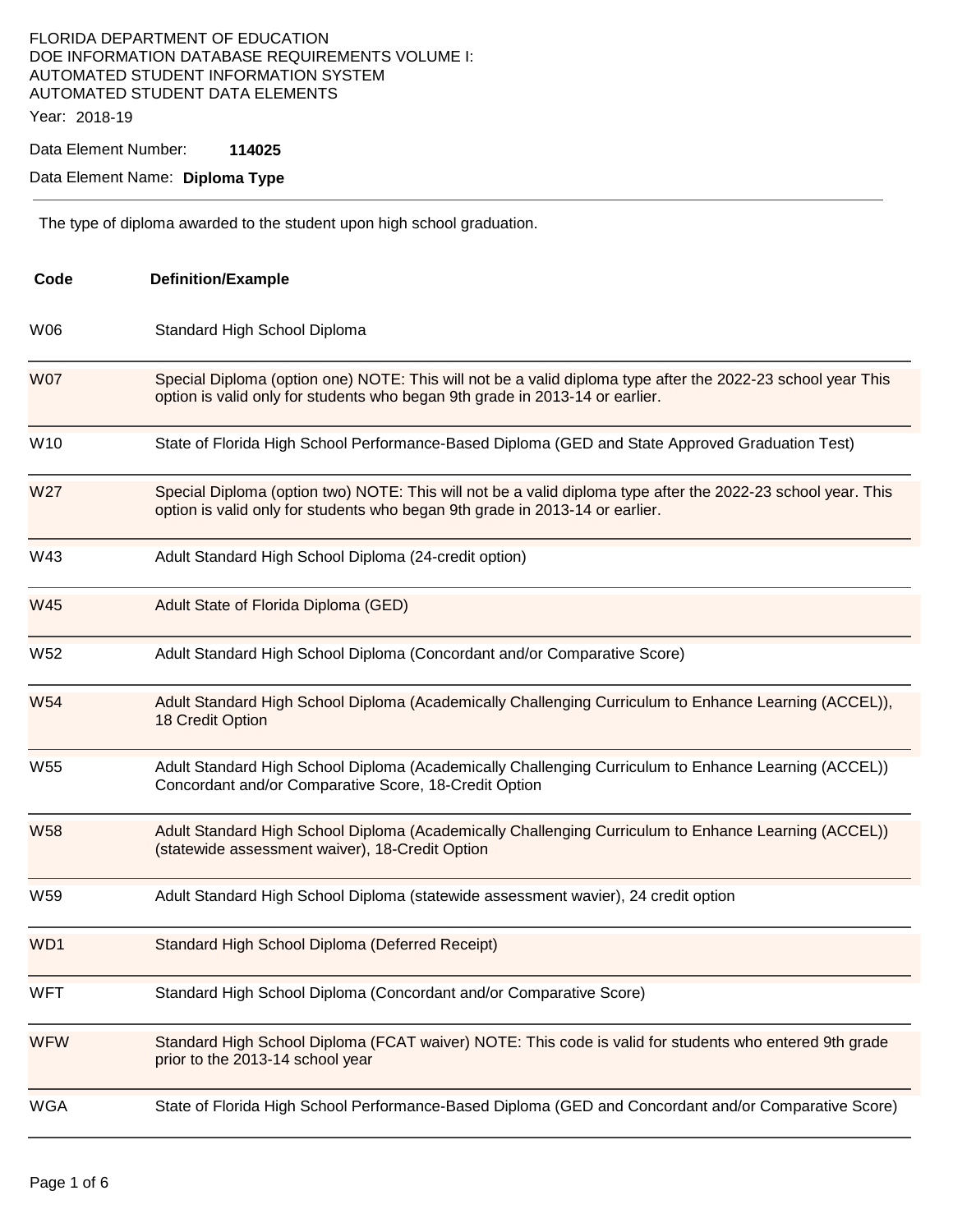## Data Element Number: **114025**

#### Data Element Name: **Diploma Type**

| <b>WGD</b> | State of Florida Diploma (Performance-Based Exit Option Model Program, GED only)                                                                                          |  |
|------------|---------------------------------------------------------------------------------------------------------------------------------------------------------------------------|--|
| <b>WPR</b> | Puerto Rico High School Graduation Option Diploma                                                                                                                         |  |
| <b>WRW</b> | Standard High School Diploma (Statewide Standardized Assessment Results Waiver) NOTE: This applies to<br>students entering 9th grade beginning in the 2013-14 school year |  |
| <b>WXL</b> | Standard High School Diploma (Academically Challenging Curriculum to enhance Learning (ACCEL) options.                                                                    |  |
| <b>WXT</b> | Standard High School Diploma (Academically Challenging Curriculum to Enhance Learning (ACCEL)<br><b>Concordant and/or Comparative Score</b>                               |  |
| <b>WXW</b> | Standard High School Diploma (Academically Challenging Curriculum to enhance Learning (ACCEL)<br>statewide assessment waiver.                                             |  |
| ZZZ        | Not applicable                                                                                                                                                            |  |
|            | Terms:                                                                                                                                                                    |  |

## **Adult Standard High School Diploma**

Diploma awarded to adult students, enrolled in a school district adult high school program, who have earned passing scores on the state approved graduation tests, successfully completed the minimum number of academic credits as identified in s. 1003.4282 (6)(b) F.S. and achieved a cumulative grade point average of 2.0 on a 4.0 scale. (W43)

Diplomas awarded to adult students who have satisfied the state approved graduation test requirement through a concordant and/or comparative score and successfully met all other requirements for a standard diploma, s. 1003.4282, F.S. Florida Department of Education approved standardized tests for which scores that are concordant and/or comparative with the passing scores on the state approved graduation test may be used to satisfy graduation requirements for a standard diploma, (s. 1008.22(8), F.S.). (W52)

Diploma awarded to adult students, enrolled in a school district adult high school program, who have met all of the requirements to receive a standard diploma based on the Academically Challenging Curriculum to Enhance Learning (ACCEL) options, 18-Credit Option, s. 1002.3105(5), F.S., including earning passing scores on the state approved graduation tests. (W54)

Diploma awarded to adult students, enrolled in a school district adult high school program, who have met all of the requirements to receive a standard diploma based on the Academically Challenging Curriculum to Enhance Learning (ACCEL) options, 18-Credit Option, s. 1002.3105(5), F.S., and satisfied the state graduation test requirement through an approved state concordant and/or comparative score. (W55)

Diploma awarded to adult students, enrolled in a school district adult high school program, who have completed the minimum number of academic credits to receive a standard diploma as identified in s. 1003.4282(6)(b) F.S. and satisfied the state graduation test requirement with an approved statewide assessment waiver. (W59)

Diploma awarded to adult students, enrolled in a school district adult high school program, who have completed the minimum number of academic credits to receive a standard diploma based on the Academically Challenging Curriculum to Enhance Learning (ACCEL) options, 18-Credit Option, s. 1002.3105(5), F.S., and satisfied the state graduation test requirement with an approved statewide assessment waiver. (W58)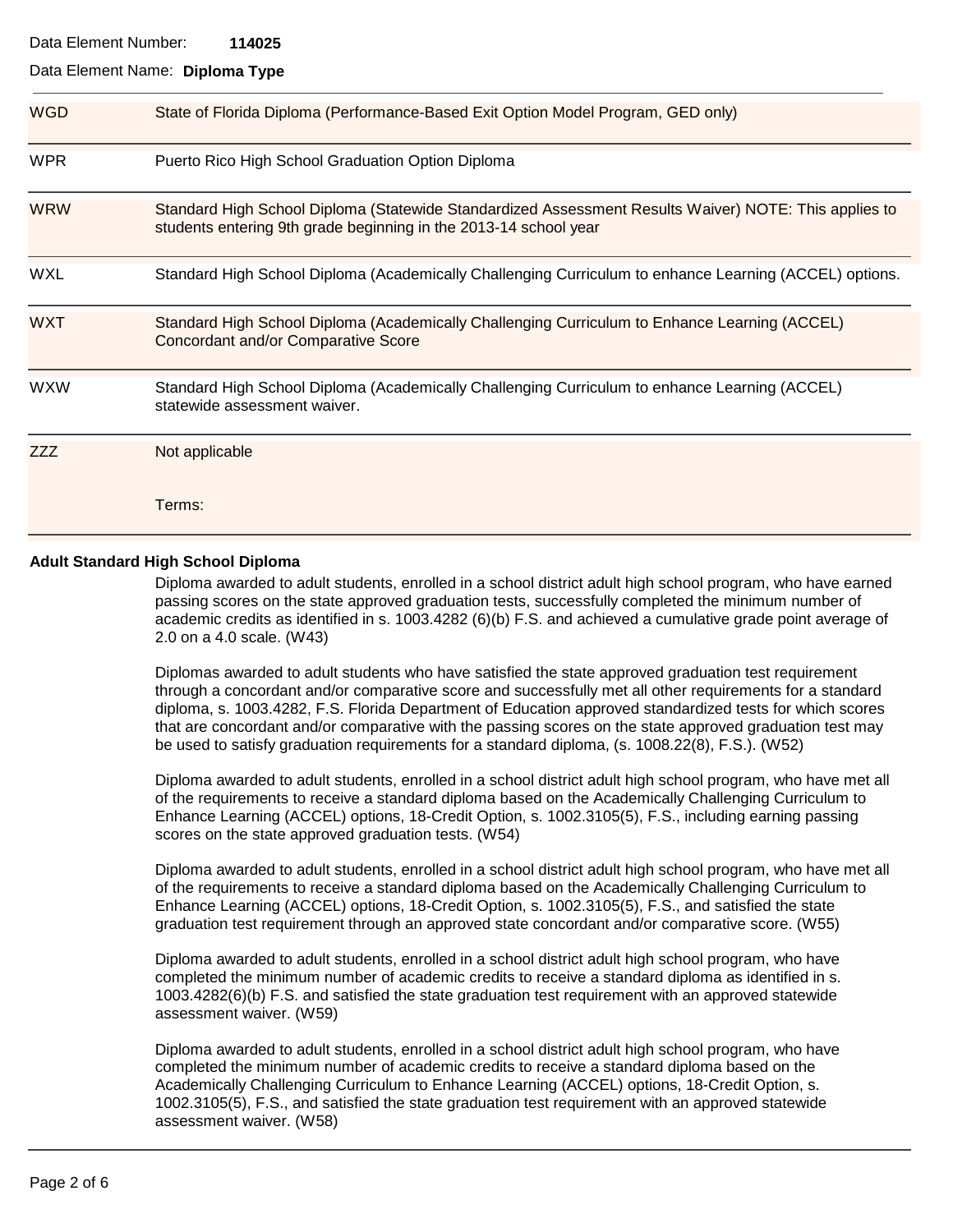Data Element Name: **Diploma Type** 

#### **Differentiated Diploma:**

Diploma awarded in lieu of the standard diploma to those students exceeding the prescribed minimums. Differentiated diplomas are to be recorded as standard diplomas (W06).

#### **Special Diploma:**

Diploma awarded to students who have been properly identified as intellectually disabled, deaf or hard-ofhearing, specific learning disabled, emotional/behavioral disabled, orthopedically impaired, dual sensory impaired, other health impaired, traumatic brain injury, autism spectrum disorder, or language impaired. Effective with the 1994-95 school year, school boards may award Special Diplomas based on two (2) options :

a)O�ption one shall include procedures for determining and certifying mastery of student performance standards for exceptional students as prescribed in Rule 6A-1.09961(1)(a), FAC. (W07)

b)Option two shall include procedures for determining and certifying mastery of demonstrated employment and community competencies in accordance with Rule 6A-1.09961(1)(b), FAC. (W27)

#### **Standard Diploma using a Concordant and/or Comparative Score\*:**

Standard diploma awarded to students who have satisfied the state approved graduation test requirement through a concordant and/or comparative score, successfully completed the minimum number of academic credits as identified in Section 1003.4282, F.S., and achieved a cumulative grade point average of 2.0 on a 4.0 scale. (WFT)

Standard Diploma awarded to students who graduated from school and met all of the requirements to receive a standard diploma based on the Academically Challenging Curriculum to enhance Learning (ACCEL) options, F.S. 1002.3105(5) and satisfied the state graduation test requirement through an approved state concordant and/or comparative score. (WXT)

\*Note: Florida Department of Education approved standardized test for which scores that are concordant and/or comparative with the passing scores on the state approved graduation test may be used to satisfy graduation requirements for a standard diploma, (Section 1008.22(7)-(8), F.S.).

#### **Standard Diploma:**

Diploma awarded to students who have earned passing scores on the state approved graduation test, successfully completed the minimum number of academic credits as identified in Section 1003.4282, F.S., and achieved a cumulative grade point average of 2.0 on a 4.0 scale. (W06)

Standard diploma awarded to students with disabilities who have received an FCAT waiver, successfully completed the minimum number of academic credits as identified in Section 1003.4282, F.S., and achieved a cumulative grade point average of 2.0 on a 4.0 scale.(Valid for students who entered 9th grade prior to the 2013-14 school year). (WFW)

Standard diploma awarded to students with disabilities who have received a Statewide Standardized Assessment Results Waiver, successfully completed the minimum number of academic credits as identified in Section 1003.4282, F.S., and achieved a cumulative grade point average of 2.0 on a 4.0 scale. (WRW)

Standard diploma awarded to students who graduated from school and met all of the requirements to receive a standard diploma based on the Academically Challenging Curriculum to enhance Learning (ACCEL) options, F.S. 1002.3105(5). (WXL)

Standard diploma awarded to students with disabilities who graduated from school and met all of the requirements to receive a standard diploma based on the Academically Challenging Curriculum to enhance Learning (ACCEL) options, F.S. 1002.3105(5) and satisfied the state graduation test requirement with an approved statewide assessment waiver. (WXW)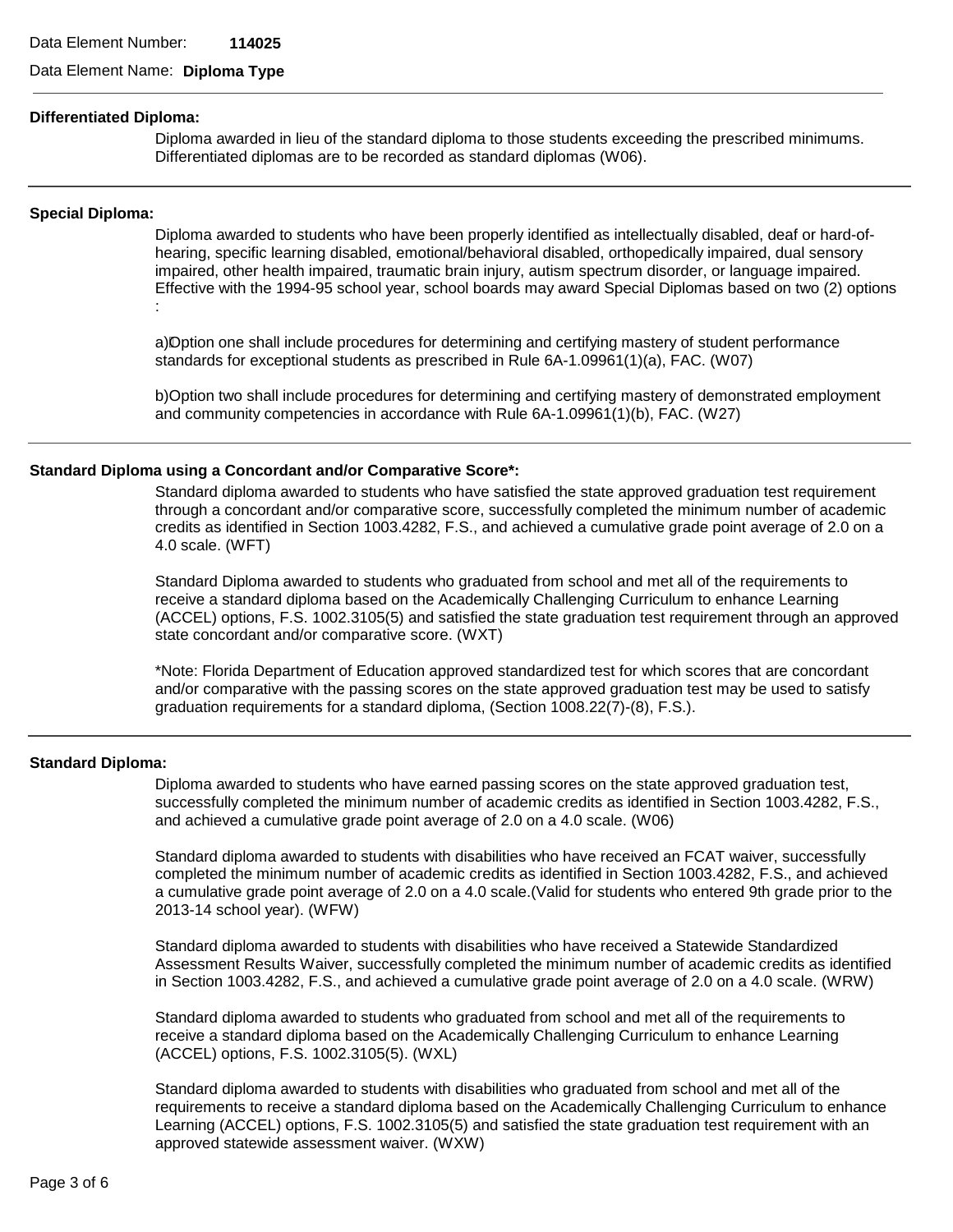## Data Element Name: **Diploma Type**

#### **State of Florida Diploma (GED):**

Diploma awarded to students based on the student's satisfactory completion of the General Education Development Tests.

A) Diploma awarded to high school students who successfully completed the Performance-Based Exit Option Model Program requirements, successfully passed the GED, but did not pass the state approved graduation tests. (WGD)

b) Diplomas awarded to adult students should be recorded as W45.

NOTE: This information can be derived from the attendance system.

#### **State of Florida High School Performance-Based Diploma**

State of Florida High School Performance-Based High School Diploma Performance-based diploma awarded to students who successfully completed the Performance-Based Exit Option Model Program requirements and have passed the GED Tests and the state approved graduation tests. (W10)

Performance-based diploma awarded to students who have successfully completed the Performance-Based Exit Option Model Program requirements, passed the GED Tests, and who have satisfied the state approved graduation test requirement through a concordant and/or comparative score\*. (WGA)

Note: Students in the Performance-Based Exit Option Model must be in the 10th grade or higher in order to take the state approved graduation test.

| Length:                                 | 3            |  |  |  |
|-----------------------------------------|--------------|--|--|--|
| Data Type:                              | Alphanumeric |  |  |  |
| Year Implemented:                       | 9495         |  |  |  |
| <b>State Standard:</b>                  | Yes          |  |  |  |
| Use Types:                              |              |  |  |  |
| State Reporting:                        | Yes          |  |  |  |
| Local Accountability:                   | Yes          |  |  |  |
| <b>FASTER:</b>                          | N٥           |  |  |  |
| Migrant Tracking:                       | N٥           |  |  |  |
| <b>Required Grades:</b>                 | 12           |  |  |  |
| <b>Programs Required:</b>               |              |  |  |  |
| All Programs                            |              |  |  |  |
| <b>Workforce Development</b>            |              |  |  |  |
| <b>Formats Required:</b>                |              |  |  |  |
| Student End of Year Status DB9 17x      |              |  |  |  |
| WDIS Student End of Term Status DB9 50x |              |  |  |  |
| <b>Surveys Required:</b>                |              |  |  |  |
| Survey 5<br>Yes                         |              |  |  |  |
| Page 4 of 6                             |              |  |  |  |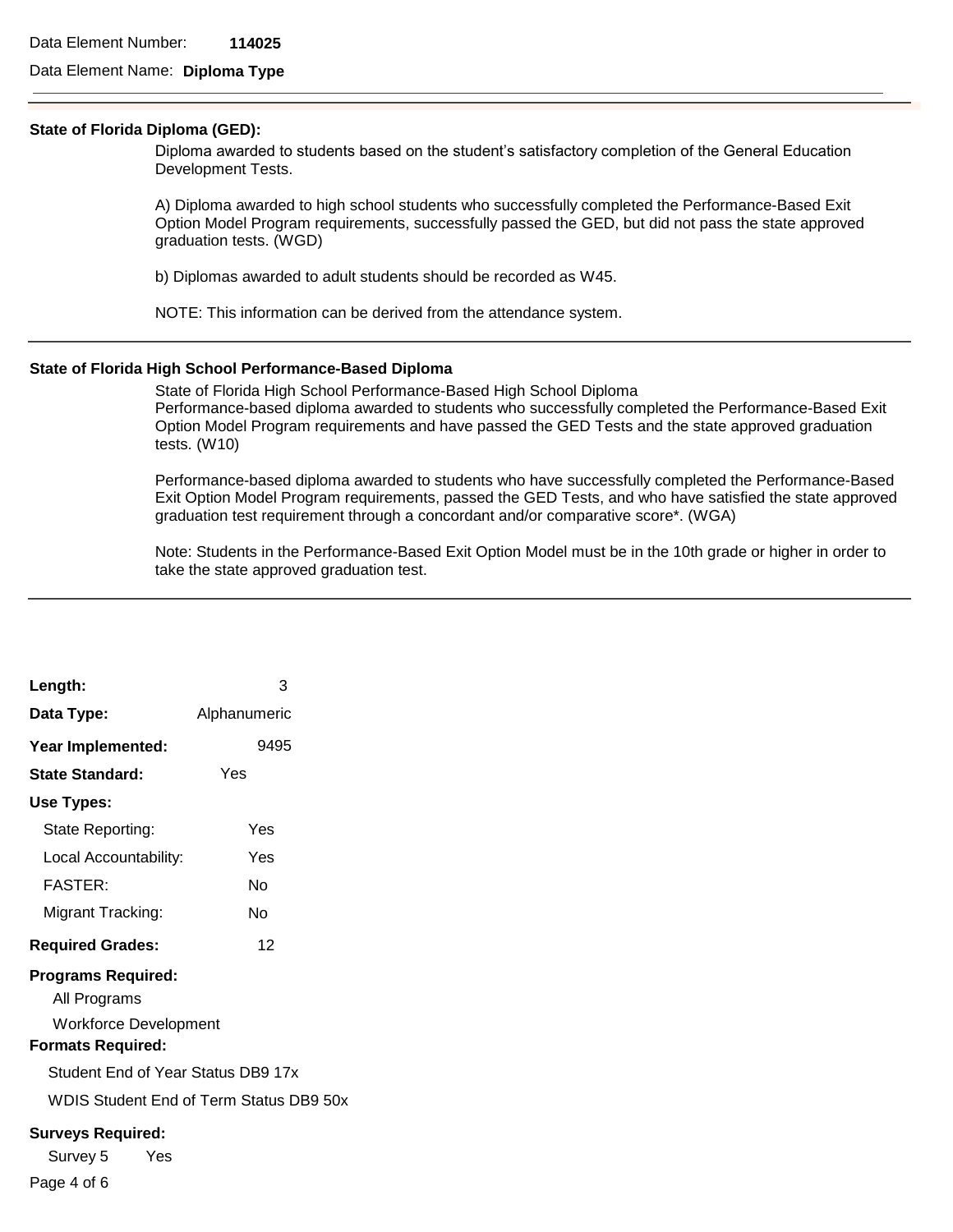## Data Element Number: **114025**

# Data Element Name: **Diploma Type**

Survey F Yes Survey W Yes Survey S Yes

## **Appendixes:**

Appendix A: Attendance Recordkeeping Required Codes for Grade PK-12

Appendix B: Attendance Recordkeeping Required Codes for Adult

## **Description of Changes:**

| 4/17/2018  | Codes        | Added code "WPR" for displaced 11th & 12th Grade Puerto Rican<br>students as a graduation option.                                                                                                   |
|------------|--------------|-----------------------------------------------------------------------------------------------------------------------------------------------------------------------------------------------------|
| 1/16/2018  | Codes        | Revised code W57 to W59 (W57 previously used).                                                                                                                                                      |
| 12/18/2017 | Codes        | added language "Adult High School Diploma," after W55<br>paragraph.                                                                                                                                 |
| 12/18/2017 | Codes        | Add new code/definitions: W57 & W58;                                                                                                                                                                |
| 7/1/2017   | Codes        | Added notes to codes W07 and W27.                                                                                                                                                                   |
| 5/12/2017  | Codes        | Revised language to code WRW to clarify the students applicable<br>for this code.                                                                                                                   |
| 7/28/2015  | Codes        | Added code WD1, which is to be included in grad rate calculations                                                                                                                                   |
| 7/1/2015   | Codes        | Removed codes W6A, W6B, WFA, WFB (not valid after 2014-15)                                                                                                                                          |
| 3/27/2015  | Codes        | Replaced term 'Alternative Assessment' with 'Concordant and/or<br>Comparative Score'                                                                                                                |
| 3/12/2015  | Codes        | Added code WRW; revised definition of code WFT, andadded<br>notes to codes W07, W27, WFW.                                                                                                           |
| 3/12/2015  | <b>Notes</b> | Added WRW note to Standard Diploma and added another statute<br>reference for W06 and WFW.                                                                                                          |
| 7/22/2014  | Codes        | Update of the "Definition/Example" of the WGD code. Modification<br>of notes to "Standard Diploma using an Alternate Assessment" and<br>addition of notes for "Adult Standard High School Diplomas" |
| 5/28/2014  | Codes        | Addition of adult standard HS diploma codes W54 and W55 to<br>include 18 credit option. Specified 24 credit option for W43.<br>Updated "notes" for W6A, W6B, WFA, WFB.                              |
| 1/30/2014  | Codes        | WXT and WXW standard diploma types added                                                                                                                                                            |
| 10/31/2013 | Codes        | W6A and W6B – Added a note within the definition of the codes.                                                                                                                                      |
| 9/17/2013  | <b>Notes</b> | Added note for diploma type: WXL.                                                                                                                                                                   |
| 9/17/2013  | Codes        | Addition of new diploma type: WXL.                                                                                                                                                                  |
| 7/1/2013   | Codes        | The definitions for codes W10 and WGA are modified. They are<br>not diploma codes.                                                                                                                  |
| 6/1/2012   | <b>Notes</b> | Revised description of Special Diploma under Terms. Deleted<br>educable, trainable and profoundly mentally handicapped and<br>replaced with intellectually disabled.                                |